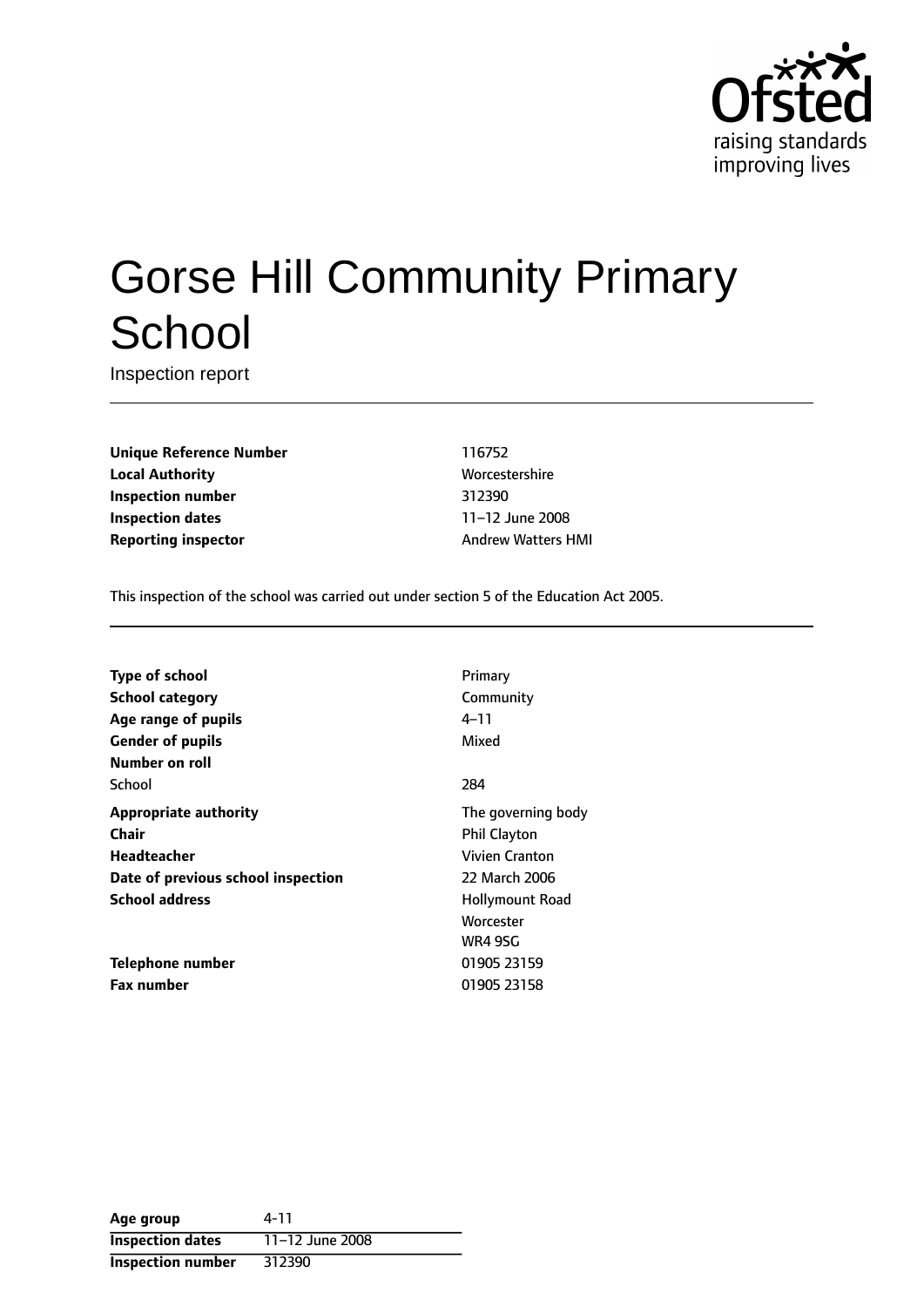.

© Crown copyright 2008

#### Website: www.ofsted.gov.uk

This document may be reproduced in whole or in part for non-commercial educational purposes, provided that the information quoted is reproduced without adaptation and the source and date of publication are stated.

Further copies of this report are obtainable from the school. Under the Education Act 2005, the school must provide a copy of this report free of charge to certain categories of people. A charge not exceeding the full cost of reproduction may be made for any other copies supplied.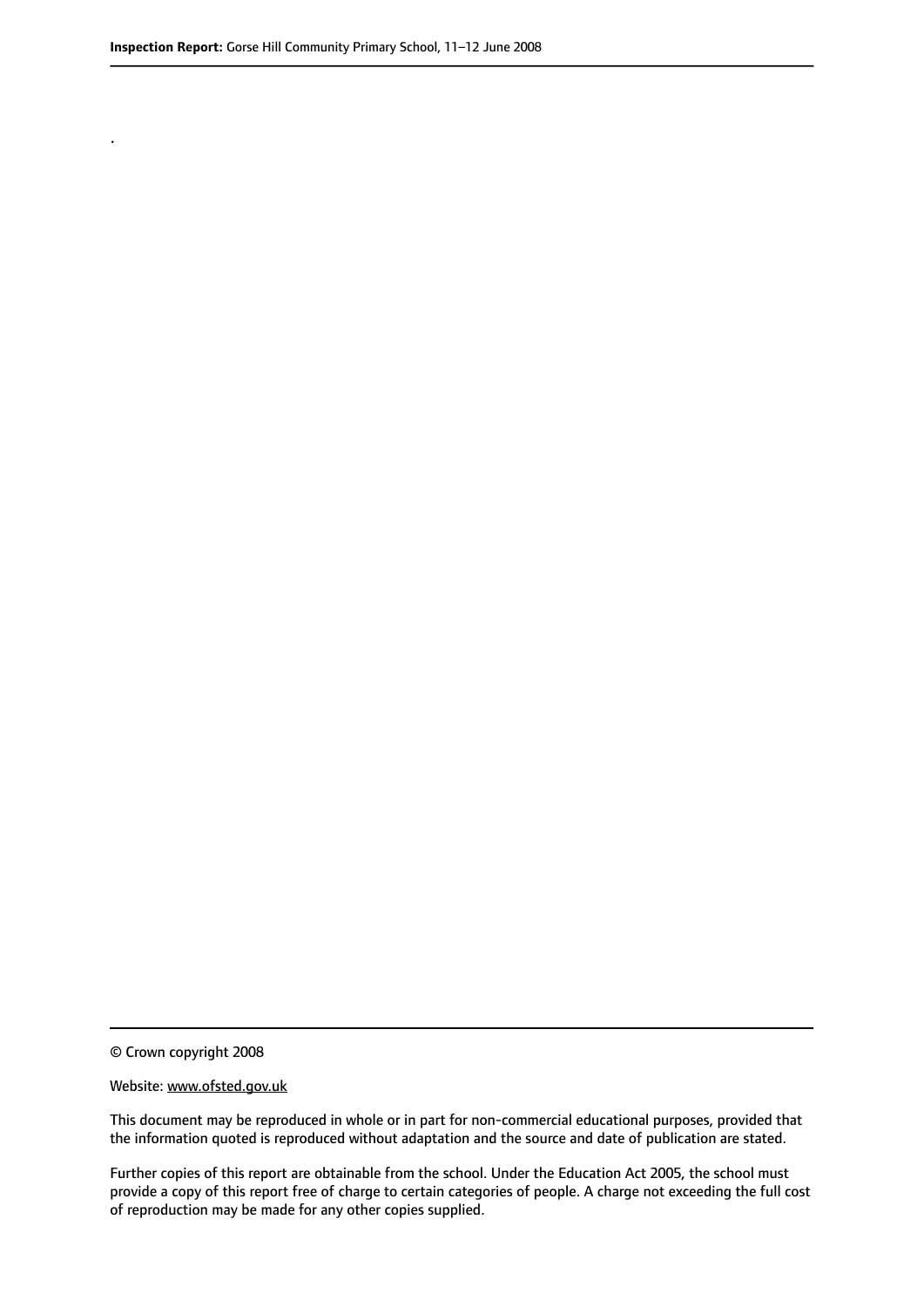# **Introduction**

The inspection was carried out by one of Her Majesty's Inspectors (HMI) and two Additional Inspectors.

# **Description of the school**

When the school was inspected in March 2006, it was judged to require special measures because standards were too low and pupils' progress was inadequate. The quality of teaching and learning and leadership and management was also judged as inadequate. HMI inspected the school in December 2006, March, July and November 2007 and again in March 2008 to assess the school's progress in addressing these issues. At the last monitoring inspection, the school was making good progress in tackling the weaknesses listed above.

The school serves an area that has many social and economic disadvantages. When pupils enter the Foundation Stage, their knowledge and skills are usually well below what is expected for their age. Basic skills in language are weak and social, emotional and behavioural skills are underdeveloped. The proportion of pupils who are eligible for free school meals is well above the national average. The proportion of pupils who are on the school's register of learning difficulties and/or disabilities well above the national and local authority averages.

### **Key for inspection grades**

| Grade 1 | Outstanding  |
|---------|--------------|
| Grade 2 | Good         |
| Grade 3 | Satisfactory |
| Grade 4 | Inadequate   |
|         |              |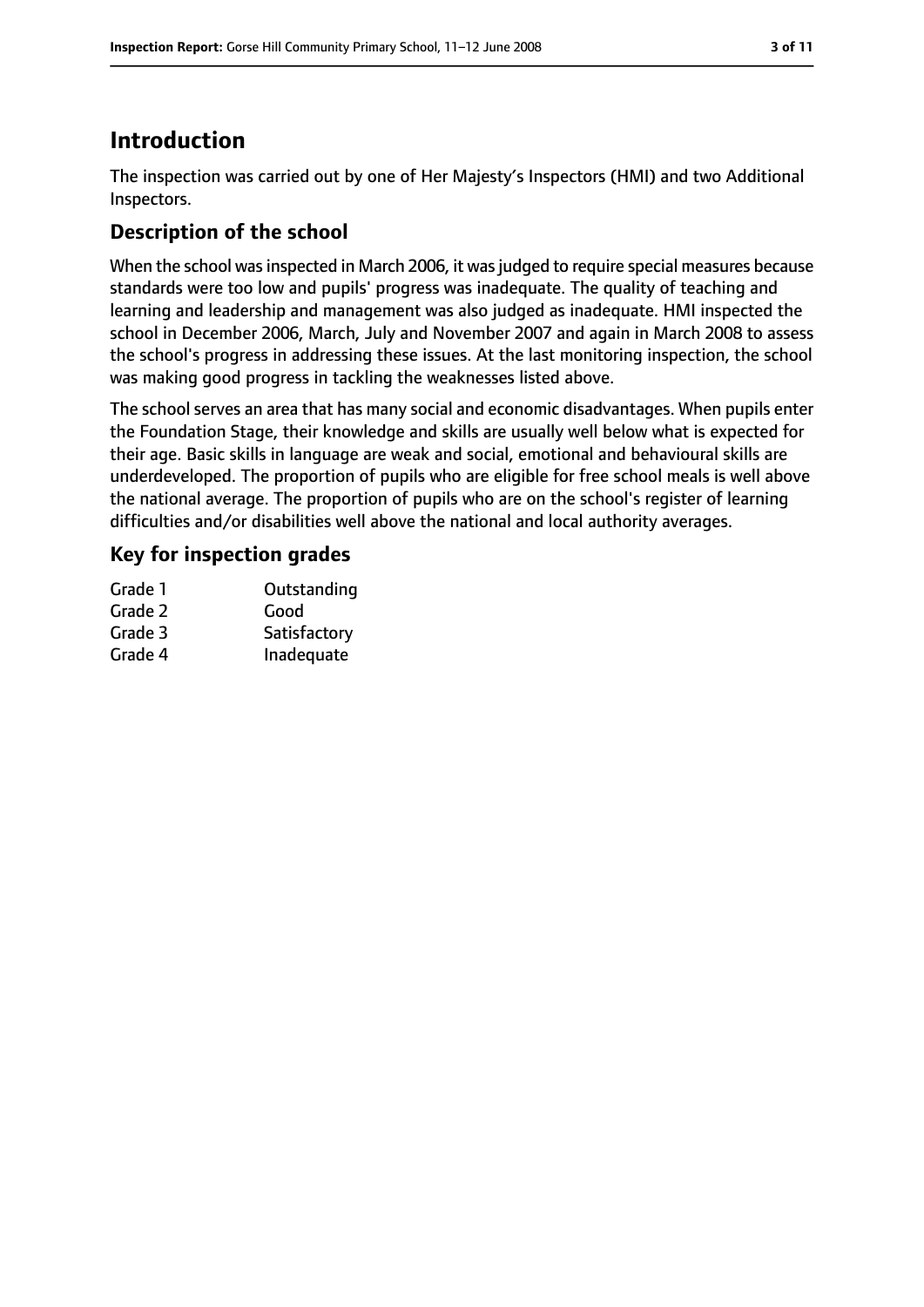# **Overall effectiveness of the school**

#### **Grade: 3**

In accordance with section 13 (4) of the Education Act 2005, Her Majesty's Chief Inspector is of the opinion that the school no longer requires special measures. Its overall effectiveness and pupils' achievements are satisfactory although standards are too low, particularly in Years 3 to 6 and in English. Over the last 18 months, there have been significant and steady improvements all round. The pupils' personal development and well-being, including their behaviour, are satisfactory. Pupils' attitudes to school life and learning are consistently satisfactory and often good. The provision and outcomes for pupils on the school's register of learning difficulties and/or disabilities and for those who speak English as an additional language are good.

The quality of teaching and learning is satisfactory with an increasing proportion that is good. Nevertheless, a few weaknesses remain, particularly the lack of challenge in some lessons, where pupils' work is either too easy or too difficult and not matched well enough to their different capabilities. The curriculum is satisfactory and there is a good range of enrichment activities, which improve the pupils' self-esteem. The quality of care, guidance and support is good. Pupils are well looked after and feel safe and secure. The school is successful in helping them to understand their emotions and appreciate the importance of respecting each other, themselves and the adults who work with them.

The pupils' attendance is well below the national average for primary schools. In addition, the attendance of just over 10% of the pupils is poor, and below 85%. The school is working hard with parents and external agencies, including the education welfare officer, to raise attendance levels, but is not yet making sufficient inroads into improving overall attendance. Most of the pupils whose attendance is poor make slow progress and attain low standards.

Collective leadership and management are secure. The headteacher is resilient, has successfully raised expectations and given the school a sense of purpose and clarity about what it can achieve. The journey out of special measures has been turbulent, yet at all times the headteacher has stuck to the task of improving the life chances of all pupils at the school. There is a good team spirit and senior teachers know there is still much to do to raise standards and the achievement of all pupils. For example, while monitoring is satisfactory, the guidance teachers receive to help improve their work is not always sharp enough and timescales for improvement are sometimes too long. The school has made satisfactory progress since the previous inspection. It provides sound value for money and has a satisfactory capacity to improve further.

#### **Effectiveness of the Foundation Stage**

#### **Grade: 2**

The youngest children receive a good start to their life in the school. The Nursery class and the Young Explorers Unit provide a calm and purposeful environment for learning. The curriculum is interesting and stimulating and captures the children's imagination and enjoyment. There is a good balance between the direct teaching of key skills and opportunities for structured play and independent learning. Most children sustain concentration well because they know what they are expected to learn and are given good support to help achieve their targets. The outdoor area extends the curriculum effectively, and is safe and secure. In this supportive atmosphere, the children make good progress.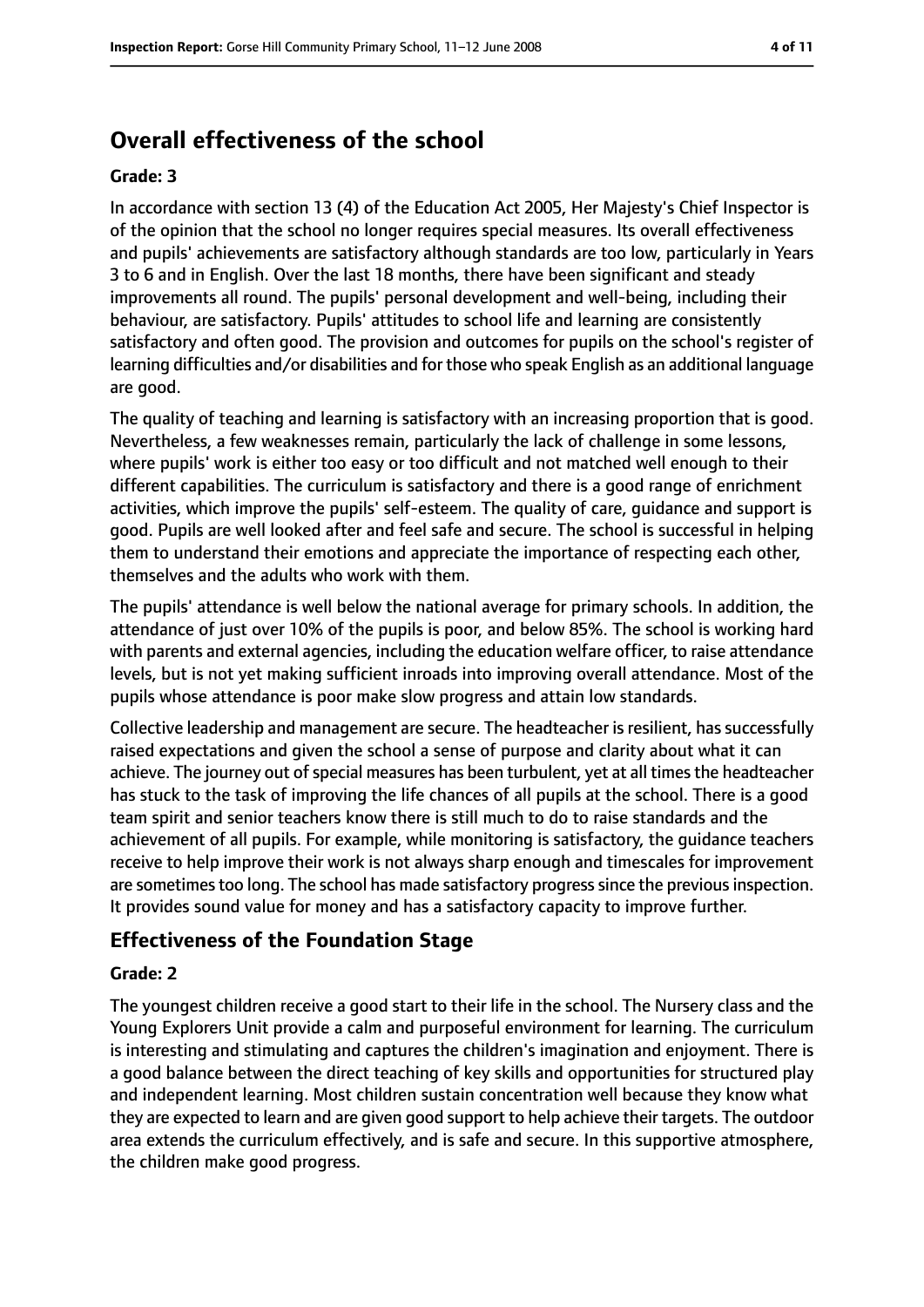### **What the school should do to improve further**

- Raise standards and further increase rates of progress, particularly at Key Stage 2 and in reading, writing and mathematics.
- Ensure all teaching is good and better, through more rigorous monitoring of lessons and sharper feedback to teachers about the quality of their work.
- Improve pupils' attendance.

A small proportion of the schools whose overall effectiveness is judged satisfactory, but which have areas of underperformance, will receive a monitoring visit by an Ofsted inspector before their next section 5 inspection.

# **Achievement and standards**

#### **Grade: 3**

Pupils' achievement is satisfactory although standards are below average and too low, particularly at Key Stage 2 and in English. The majority of pupils are making increasingly rapid progress. Almost half of them achieve well. Rates of progress are good in Key Stage 1 and satisfactory in Key Stage 2. Similarly, standards are higher in Years 1 and 2, where 72% of the pupils are currently working at the level expected for their age, compared with 43% in Years 3 to 6. This represents the legacy of past underachievement, which is now being tackled well. The progress made by pupils who speak English as an additional language and those who are on the school's register of learning difficulties and/or disabilities is good. In the last year, pupils' progress has accelerated rapidly. The gap between what the pupils should be achieving for their age and what they are currently attaining is narrowing at a speedier rate than in the past.

# **Personal development and well-being**

#### **Grade: 3**

Pupils are enthusiastic, friendly, polite and welcoming to visitors. Most have positive attitudes, are attentive and work sensibly in pairs and independently. These personal qualities prepare them well for life in the community. The majority behave well in lessons and around the school, although on occasions, at playtimes and in the corridors, some pupils are too boisterous and do not follow the school rules. Most pupils enjoy their lessons. They feel safe and know there is always someone who will listen should they have any problems or concerns. Pupils appreciate the role of 'peer mentors'. One pupil said 'they're good at sorting arguments'. Pupils' spiritual, moral, social and cultural development is satisfactory, and there is a developing awareness of Britain as a culturally diverse society. The school council has been influential in making improvements, for example in raising money through cake sales to purchase new interactive whiteboards. Pupils are also keen to raise funds for local and national charities. They understand the importance of healthy lifestyles, reflected best in their sensible choices of food at lunchtimes.

# **Quality of provision**

### **Teaching and learning**

#### **Grade: 3**

The quality of teaching is satisfactory, with an increasing proportion of good lessons. The use of precise learning targets is beginning to extend pupils' knowledge and skills. In many lessons, pupils can explain what they are learning and how they are going to improve. Teachers and their assistants work effectively as a team and provide well-focused support for small groups.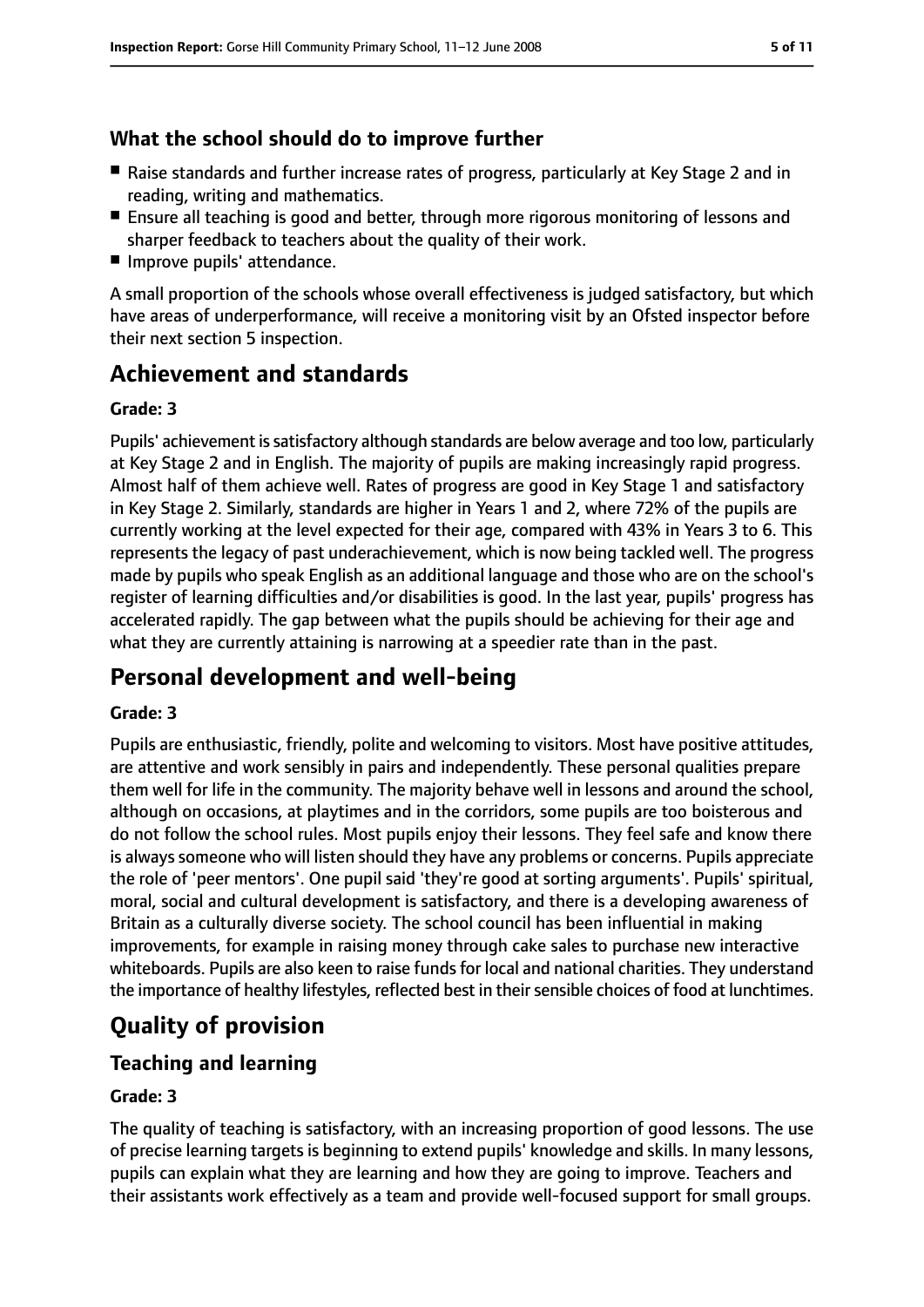In many lessons, pupils' interest and attention are captured by imaginative and interesting tasks, which motivate them to do well and work hard. The pace of learning is good when pupils solve problems by working quickly in pairs and then reporting to the whole class. Teachers use assessment information satisfactorily to amend their planning and tackle weaknesses in pupils' work. However, on occasions, there are missed opportunities to challenge all pupils. For example, teachers' questions do not take enough account of the pupils' different starting points, particularly for the more able pupils during lesson introductions. Similarly, the pace of learning slows when pupils' work is not matched well enough to their different capabilities. Marking is supportive and often shows pupils where individual targets have been achieved and what they need to do to improve.

#### **Curriculum and other activities**

#### **Grade: 3**

The curriculum is broad and balanced and the provision for literacy and numeracy is satisfactory. However, the low standards in Key Stage 2 and particularly at the end of Year 6 mean that pupils have much to catch up by the time they leave the school. There is a good range of opportunities for developing pupils' performance and creative skills in physical education, music and art. Key skills in literacy, for example improving speaking and listening, have a high priority in other subjects such as history. There is a strong focus on the development of personal, social and health education, which includes encouraging healthy lifestyles. Pupils benefit from the school's breakfast club, and several popular additional activities including gymnastics and rounders. Teachers use information and communication technology satisfactorily to support learning across the curriculum. Learning about the traditions and cultures of other countries and involvement in sporting tournaments with other schools extend the pupils' cultural awareness and social development. The introduction of French has added a further dimension. The school makes good use of visits and visitors to enrich the pupils' experiences and extend their learning.

#### **Care, guidance and support**

#### **Grade: 2**

The pupils are well cared for and supported emotionally, encouraging their enjoyment and achievement. Pastoral care is good and pupils' health and safety is promoted effectively. Pupils are aware of how to stay safe and look after each other and themselves. Arrangements for child protection and managing risks are robust and regularly reviewed. Pupils are involved in drawing up school and classrules, which ensure they know the consequences of unacceptable behaviour and the rewards for good behaviour. There are increasingly strong links with other agencies, such as Sure Start and the new children's centre, and these are helping parents become increasingly involved in the life of the school. One parent said, 'The teachers are welcoming, caring and very approachable.' Academic guidance is good. Pupils know their targets, which are challenging, and the majority make satisfactory progress towards achieving them. Many pupils speak confidently about what they need to do next to improve their work.

# **Leadership and management**

#### **Grade: 3**

The headteacher hassuccessfully changed the school's ethos, raising expectations and ensuring a more relentless focus on raising standards and achievement. The analysis of assessment information is accurate and used effectively to identify strengths and weaknesses in pupils'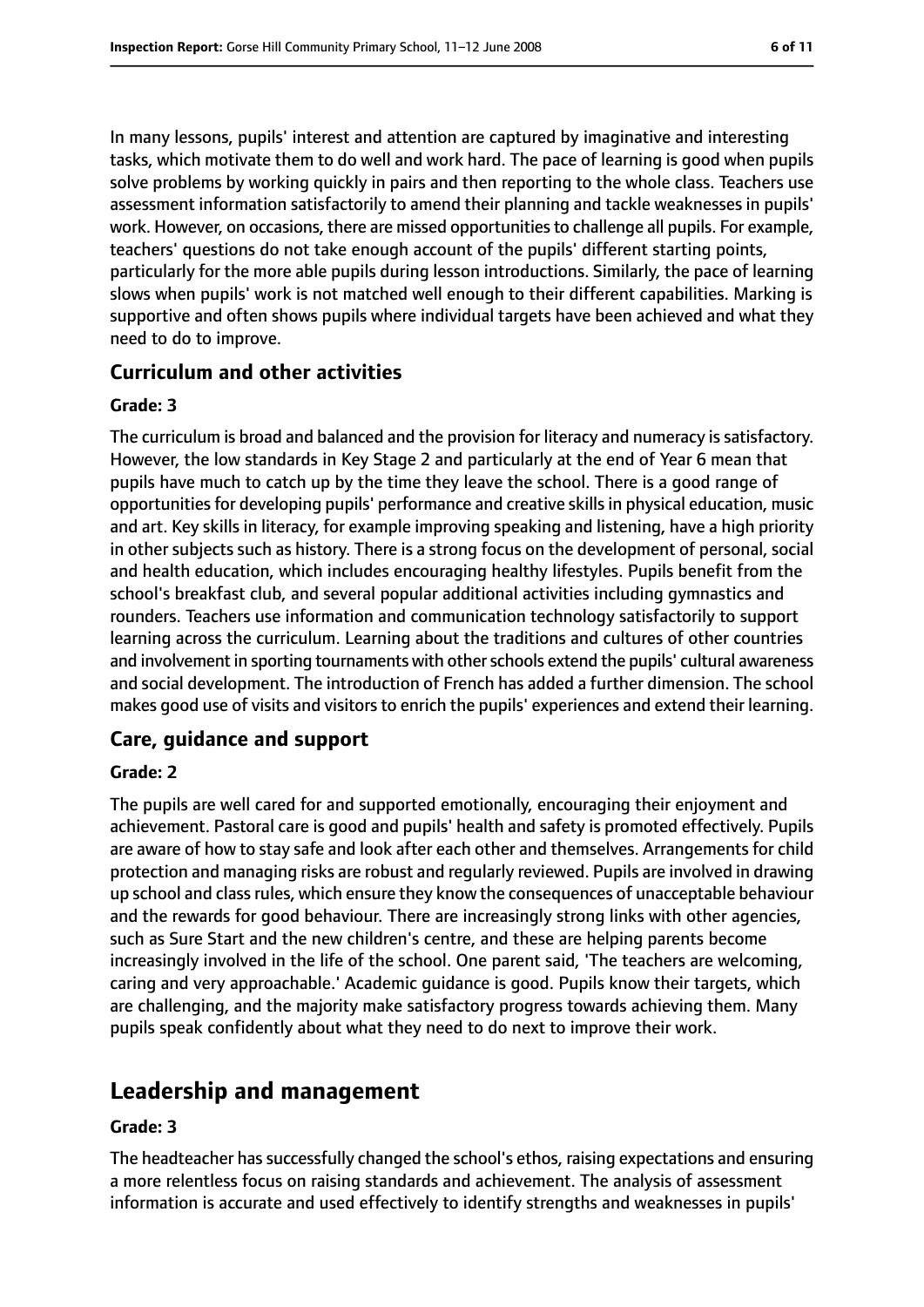achievements and target intervention where it is most needed. Strategic planning is good and self-evaluation is becoming more rigorous and robust. Monitoring is satisfactory, although on occasions, weaknesses in teaching are not followed up with sufficient urgency and clarity. The senior management team provides satisfactory support. The team is developing a clear and increasingly accurate view of the school's strengths and areas for further improvement. One of the senior teachers said, 'We know we have to be even more rigorous in our pursuit of higher standards and faster progress.' The chair of governors is supportive and dedicated, and determined to ensure the school builds on its achievements. He receives effective support from a local authority governor, who is at the forefront of helping the governing body develop its role in holding the school to account for the standards achieved by the pupils.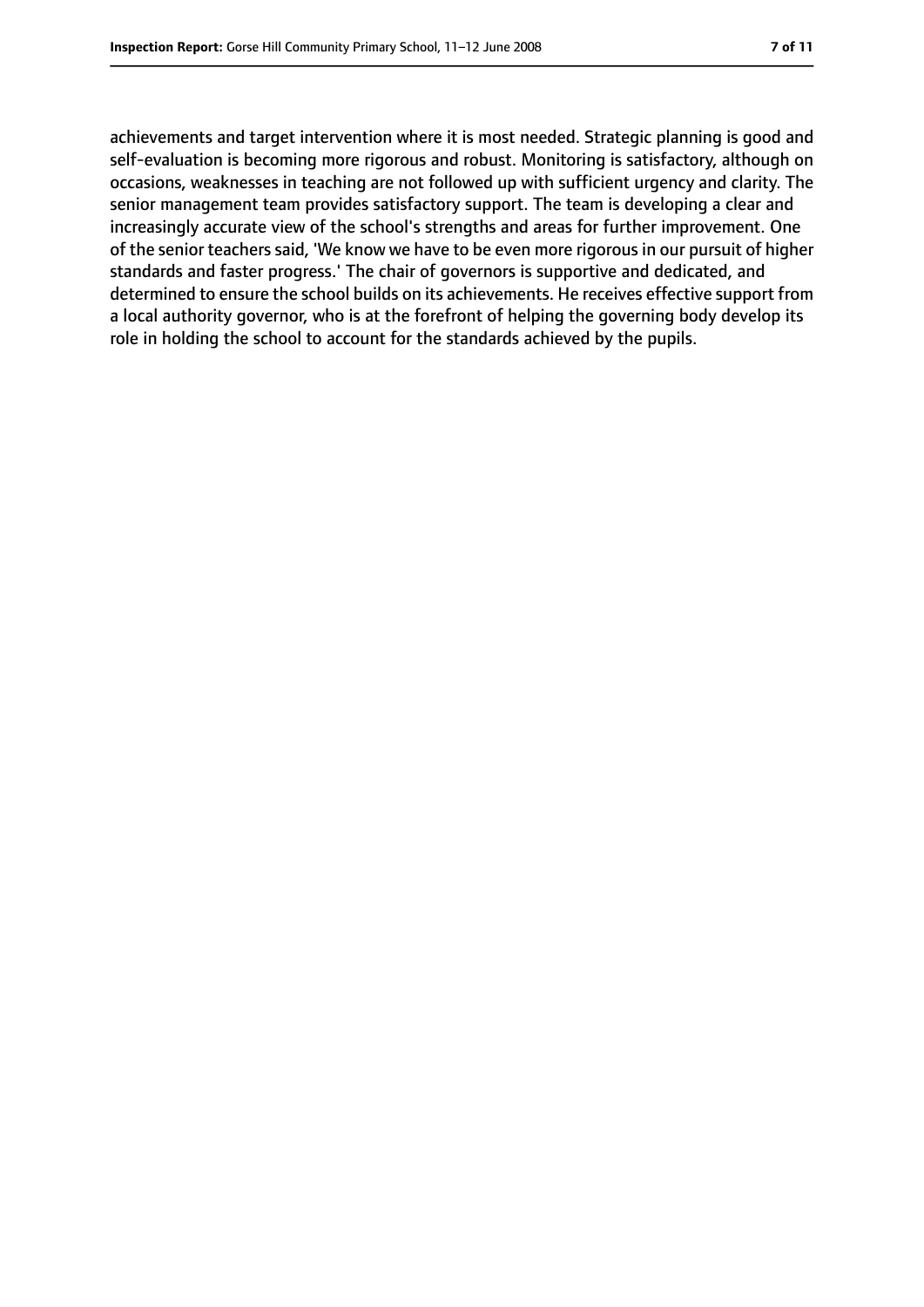**Any complaints about the inspection or the report should be made following the procedures set out in the guidance 'Complaints about school inspection', which is available from Ofsted's website: www.ofsted.gov.uk.**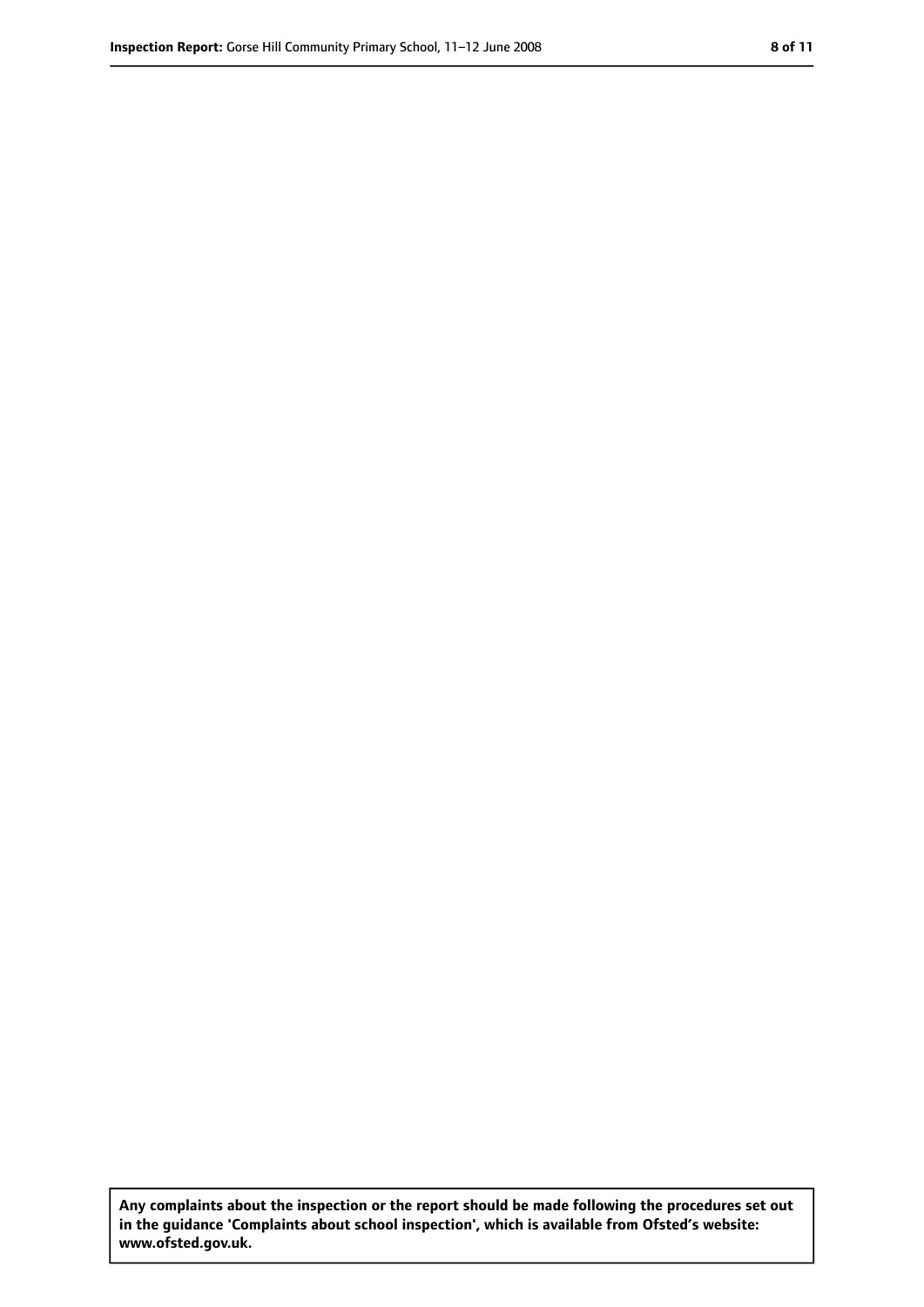# **Inspection judgements**

| $^{\backprime}$ Key to judgements: grade 1 is outstanding, grade 2 good, grade 3 satisfactory, and | <b>School</b>  |
|----------------------------------------------------------------------------------------------------|----------------|
| arade 4 inadeguate                                                                                 | <b>Overall</b> |

## **Overall effectiveness**

| How effective, efficient and inclusive is the provision of education, integrated<br>care and any extended services in meeting the needs of learners? |     |
|------------------------------------------------------------------------------------------------------------------------------------------------------|-----|
| Effective steps have been taken to promote improvement since the last<br>inspection                                                                  | Yes |
| How well does the school work in partnership with others to promote learners'<br>well-being?                                                         |     |
| The effectiveness of the Foundation Stage                                                                                                            |     |
| The capacity to make any necessary improvements                                                                                                      |     |

#### **Achievement and standards**

| How well do learners achieve?                                                                               |  |
|-------------------------------------------------------------------------------------------------------------|--|
| The standards <sup>1</sup> reached by learners                                                              |  |
| How well learners make progress, taking account of any significant variations between<br>groups of learners |  |
| How well learners with learning difficulties and disabilities make progress                                 |  |

### **Personal development and well-being**

| How good is the overall personal development and well-being of the<br>learners?                                  |  |
|------------------------------------------------------------------------------------------------------------------|--|
| The extent of learners' spiritual, moral, social and cultural development                                        |  |
| The extent to which learners adopt healthy lifestyles                                                            |  |
| The extent to which learners adopt safe practices                                                                |  |
| How well learners enjoy their education                                                                          |  |
| The attendance of learners                                                                                       |  |
| The behaviour of learners                                                                                        |  |
| The extent to which learners make a positive contribution to the community                                       |  |
| How well learners develop workplace and other skills that will contribute to<br>their future economic well-being |  |

### **The quality of provision**

| How effective are teaching and learning in meeting the full range of the<br>learners' needs?          |  |
|-------------------------------------------------------------------------------------------------------|--|
| How well do the curriculum and other activities meet the range of needs<br>and interests of learners? |  |
| How well are learners cared for, guided and supported?                                                |  |

#### **Annex A**

 $^1$  Grade 1 - Exceptionally and consistently high; Grade 2 - Generally above average with none significantly below average; Grade 3 - Broadly average to below average; Grade 4 - Exceptionally low.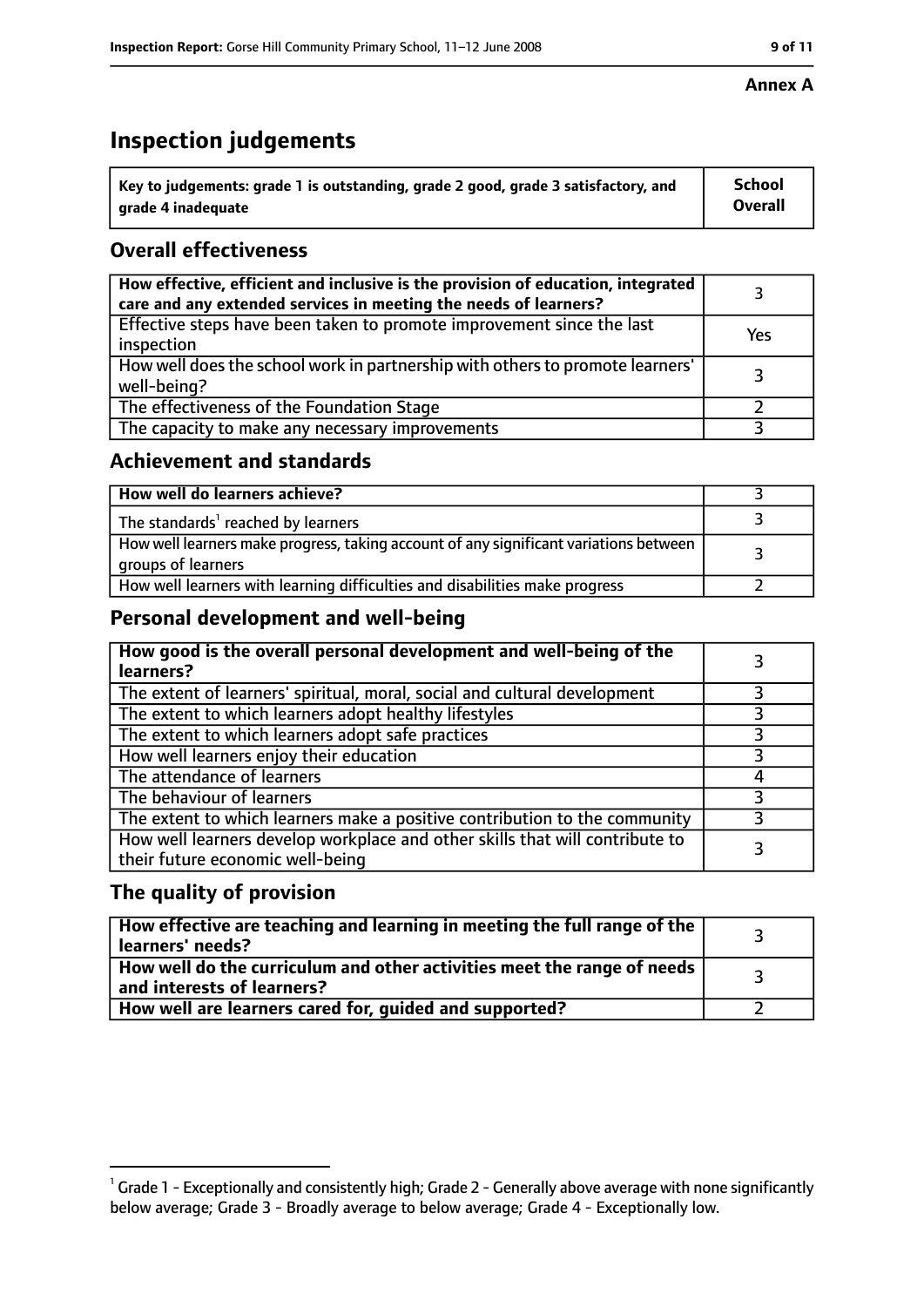#### **Annex A**

# **Leadership and management**

| How effective are leadership and management in raising achievement<br>and supporting all learners?                                              | 3         |
|-------------------------------------------------------------------------------------------------------------------------------------------------|-----------|
| How effectively leaders and managers at all levels set clear direction leading<br>to improvement and promote high quality of care and education |           |
| How effectively leaders and managers use challenging targets to raise standards                                                                 | 3         |
| The effectiveness of the school's self-evaluation                                                                                               | 3         |
| How well equality of opportunity is promoted and discrimination tackled so<br>that all learners achieve as well as they can                     | 3         |
| How effectively and efficiently resources, including staff, are deployed to<br>achieve value for money                                          | 3         |
| The extent to which governors and other supervisory boards discharge their<br>responsibilities                                                  | 3         |
| Do procedures for safequarding learners meet current government<br>requirements?                                                                | Yes       |
| Does this school require special measures?                                                                                                      | <b>No</b> |
| Does this school require a notice to improve?                                                                                                   | No        |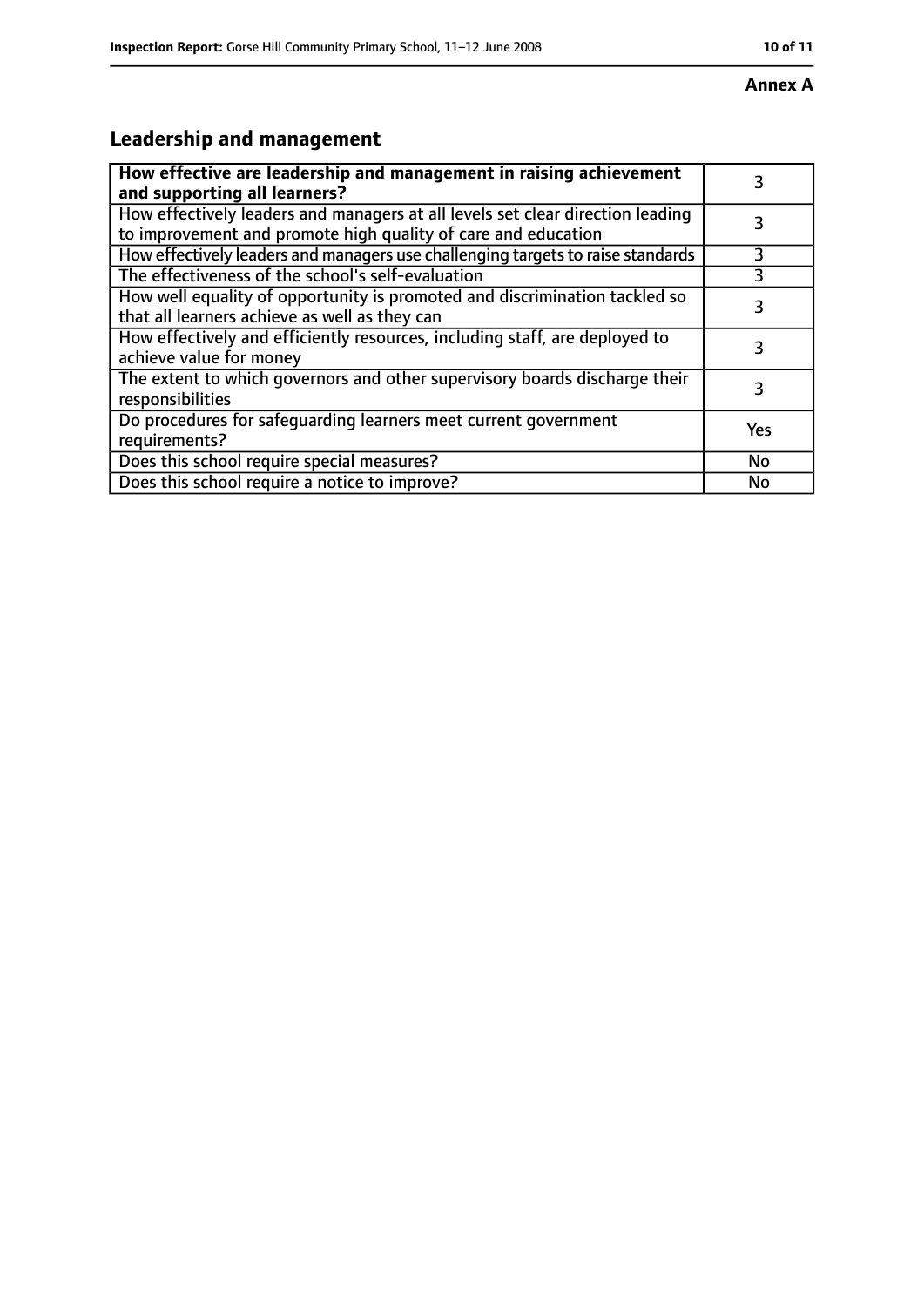# **Text from letter to pupils explaining the findings of the inspection**

13 June 2008

#### Dear Pupils

Inspection of Gorse Hill Primary School, Worcester, WR4 9SG

Thank you for welcoming us to your school and for being so polite and friendly. Over the two years I have been visiting, I have seen your school get steadily better. Because of this, you have shown that you enjoy coming to school more than you did in the past, and many of you have told us that your lessons are now much more interesting. You have also told us that you really appreciate the after-school clubs and other activities which your teachers arrange for you. This is all helping you feel very positive so that you can learn more and make sure that your behaviour is always good!

We are pleased to tell you that your school is now doing as well as many other schools and that I do not need to come back again next term to check how you are getting on! I will miss my visits but am pleased that Mrs Cranton, the teachers, governors and all the adults who work with you have improved your school and the quality of education that you receive.

As Mrs Cranton knows, there is still a lot of hard work to come to make sure that you all carry on getting better and that Gorse Hill goes from strength to strength. We have asked the school to do some important things to help this happen.

- Keep working hard to ensure all of you make good progress and do even better in your writing, reading and mathematics lessons.
- Check your lessons more carefully and help teachers get even better in their work.
- Make sure your attendance is better.

You can help by making sure that all of you come to school regularly and on time. When you're away from school it means you miss out on learning and have to work even harder to catch up when you return!

I have enjoyed my time visiting your school. I hope that all of you go on to do well and send you all my best wishes for the future.

Yours sincerely

Andrew Watters Her Majesty's Inspector